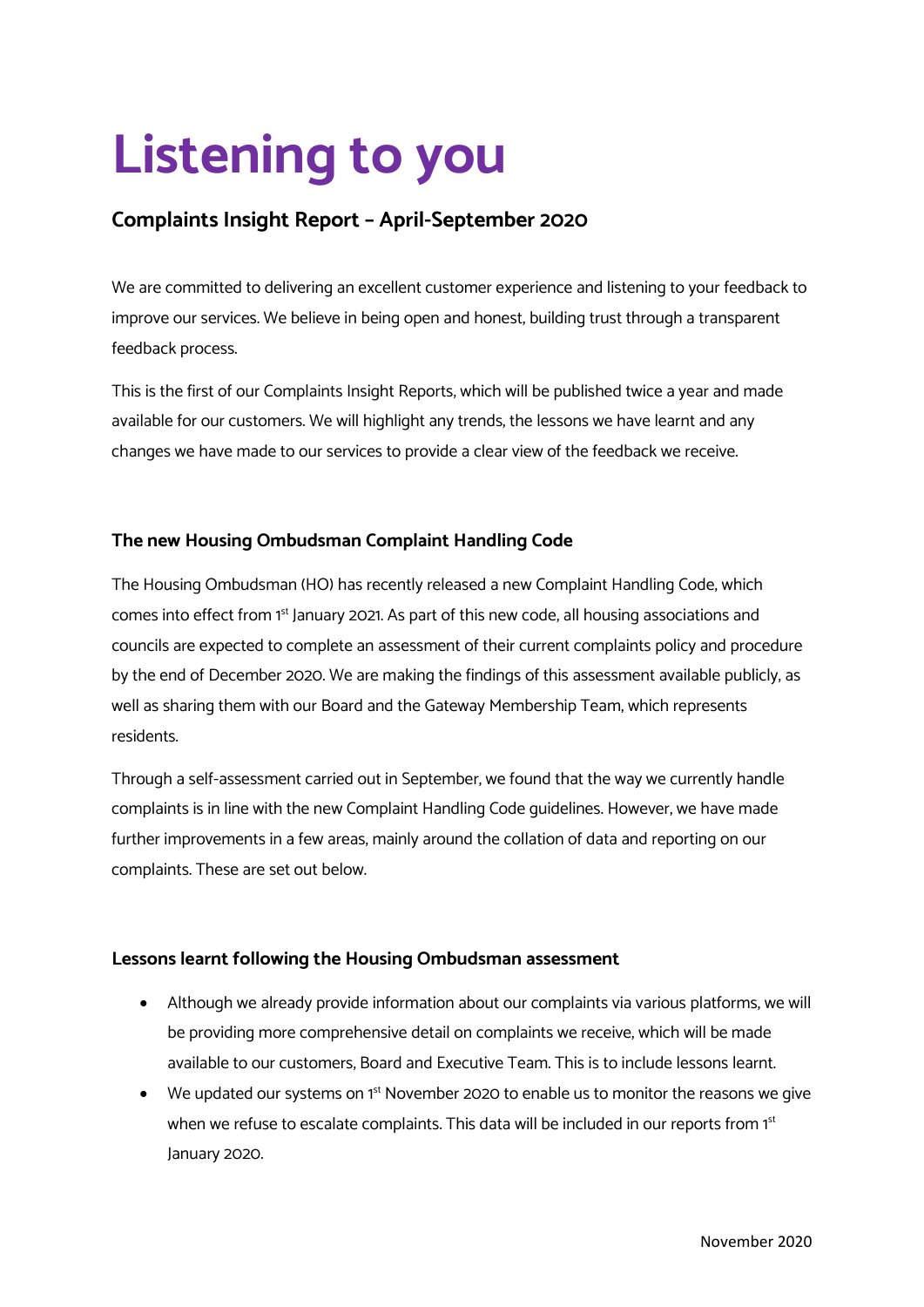- We are altering our reporting to allow us to provide data in line with the Housing Ombudsman's timescales for dealing with complaints, as well as our own timescales. This function will be available from 1st December 2020.
- Following the release of the Housing Ombudsman's Complaint Handling Code we will be issuing new guidance to managers who deal with complaints. This, along with additional mandatory Housing Ombudsman complaint handling training, will see an improvement in the way we manage our complaints.
- We will be sending customer satisfaction surveys through the Feefo platform to customers who have made complaints, to ask them how they feel we handled their feedback. This comes into effect from 1st November 2020.
- We carried out a survey with our customers at the end of 2019 to find out how we could improve our complaints policy and made changes in line with our customers' responses. As part of that change, we now have customer representatives who are trained to handle complaints and they work with our Heads of Service and Directors to respond to our stage 2 complaints. We held virtual meetings recently with the customer representatives, which was beneficial, and a good platform to discuss the process and how we can make improvements. We will continue to meet quarterly to provide updates and go through examples of complaints for training purposes.
- This report has been produced to provide a deeper insight into our complaints process. An updated report will be published twice a year and shared with our customers and Board. These reports will detail additional improvements we make as our complaints analysis is developed further and highlight any new figures as they are added.

| Total number of complaints                                | 187   |
|-----------------------------------------------------------|-------|
| % of complaints resolved at stage 1                       | 84%   |
| % of complaints resolved at stage 2                       | 10.7% |
| Number of complaints escalated from<br>stage 1 to stage 2 | 33    |

# **Complaints Data: April – September 2020**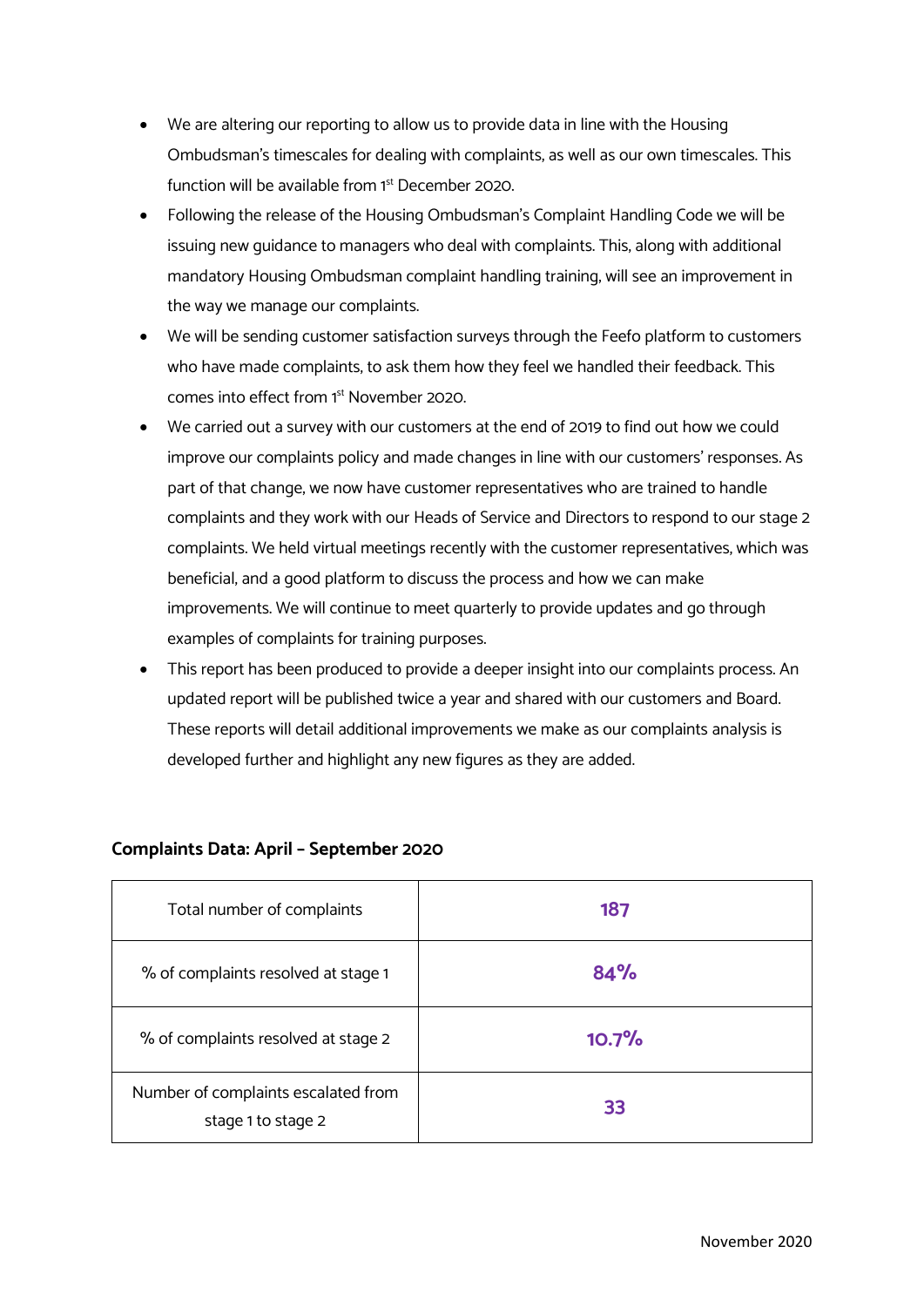| Main areas for complaints                                  | <b>Data incident</b><br>⋗<br><b>Repairs</b><br>⋗<br><b>Grounds maintenance</b><br>⋗<br><b>Poor communication</b><br>↘ |
|------------------------------------------------------------|-----------------------------------------------------------------------------------------------------------------------|
| Number of complaints escalated to the<br>Housing Ombudsman |                                                                                                                       |

We have seen an unusually high number of complaints this year following the data incident in March 2020.

The global pandemic has also impacted our customers, with national lockdowns and health and safety requirements affecting our ability to deliver our full range of services. Whilst we follow government guidelines and communicate any changes to our services, we have seen a higher number of complaints than we would normally receive, and some of these are also more complex than usual.

We have had one complaint referred to the Ombudsman between April and September 2020. The determination from the Housing Ombudsman advised that this complaint fell outside their jurisdiction and no further action was required.

# **As a result of the complaints, what are we doing to improve?**

#### **Data Incident**

As a result of the data incident in March we have carried out extensive work to support customers who were affected and prevent any such incident from happening in the future:

- We carried out an internal investigation into the incident that encompassed a review of our operating procedures.
- We issued further mandatory training for all staff.
- We set up free identity and credit monitoring services for any individual affected by the incident.
- We set up FAQs on our website that provide a range of information and advice for customers affected by the data incident.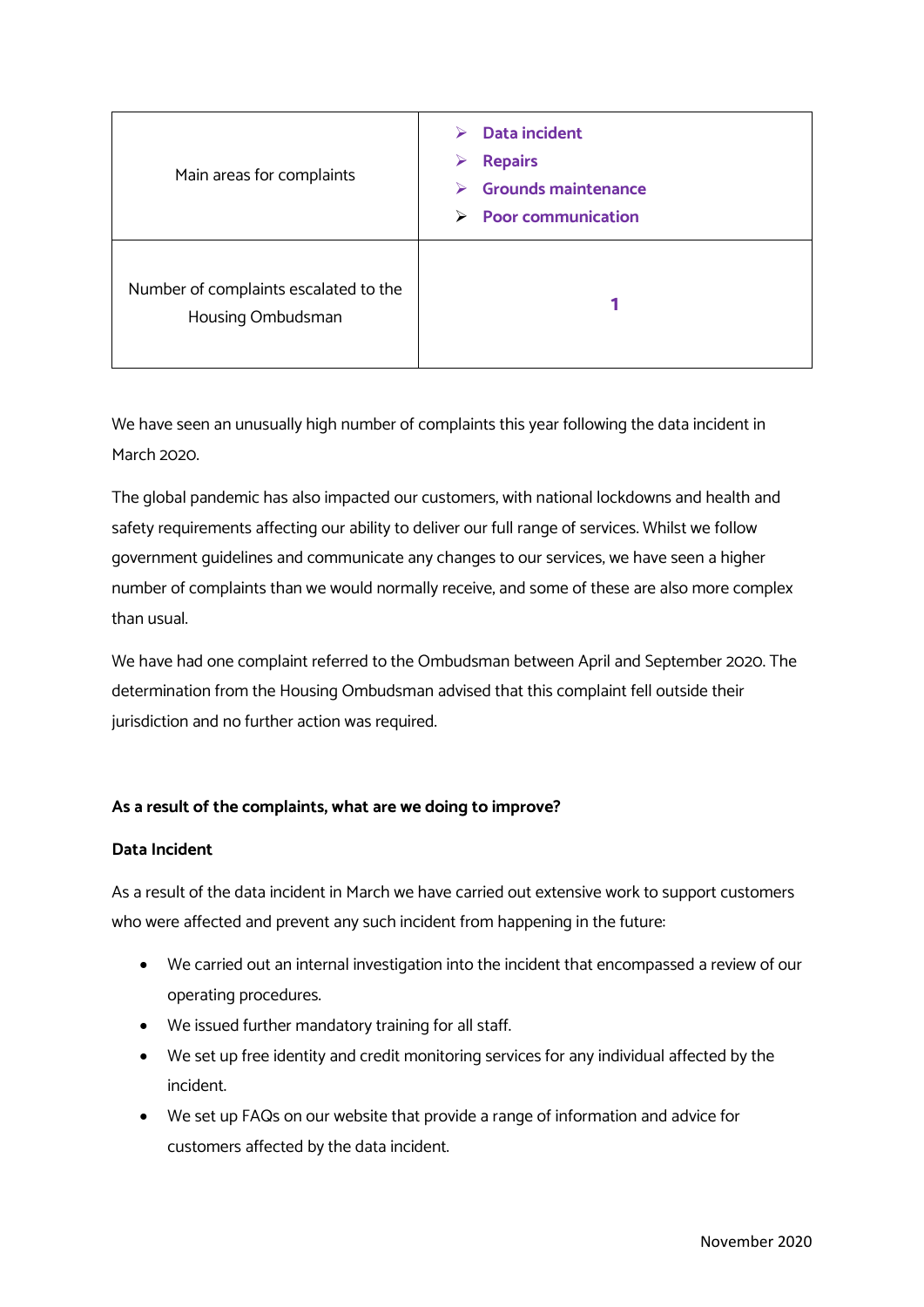#### **Repairs**

We have made a number of changes following complaints and feedback from customer satisfaction surveys for repairs:

- We have introduced a system where our repairs operatives call in whilst on site to book follow-on works. This was put into place following complaints that follow-on works had not been booked.
- We have prioritised jobs where follow-on works are required, as these are usually the customers who have been waiting the longest, especially during the pandemic.
- We have extended our hours of work into evenings and weekends for our operatives to deal with the backlog of repairs following the first national lockdown.
- We have increased the number of trades our Customer Service centre were able to book, to provide a quicker response for our customers.

#### **Grounds maintenance**

We have made some improvements following complaints and feedback from customer satisfaction surveys for grounds maintenance services:

- We have addressed service failures with Accuro and compiled an improvement plan.
- We raised concerns over poor supervision of the work being carried out, resulting in the appointment of a new dedicated contracts manager and new supervisors for both grounds maintenance and communal cleaning.
- Changes have been made to the staff and teams. To increase the attention to detail for the new members of staff, new training has been set up, which includes giving them a better knowledge of our estates and the areas we cover.
- We have implemented more frequent joint estate walks between our Estates team and Accuro to identify and resolve issues more quickly.
- We are using Monday.com, which is a shared platform between Watford Community Housing and Accuro. This allows their operatives to provide 'before' and 'after' photos of their work.

#### **Poor communication**

We have mad change to continue to improve our communication with customers: